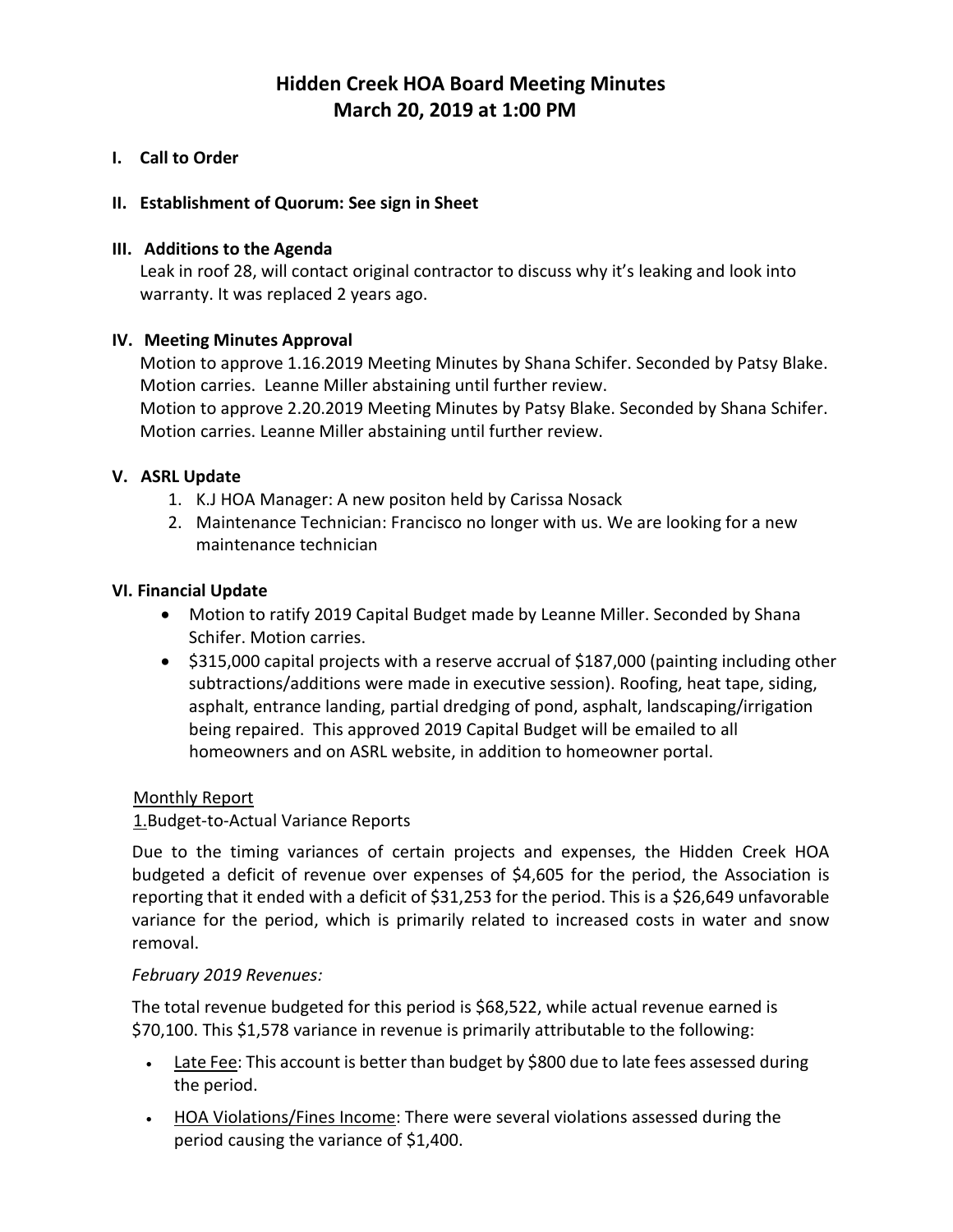### *February 2019 Expenses:*

Period actual expenses of \$101,354 which was more than the budgeted period expenses of \$73,127. This was a 38.6% greater than budget or an unfavorable variance of approximately \$26,649. Significant variances of specific line item expensesinclude:

- Lock & Keys: the variance of \$1,048 was caused by the new alarm lock installed at the club house which was not in the budget causing the variance.
- Roof Repair Contractor: the variance of \$3,574 was due to the amount of leaks caused by the ice dams during the period.
- Snow Removal Wages/Contractor: Both of these line items are showing a net variance of \$18,058 in snow removal, this was primarily caused by more than anticipated snow fall during the period causing more pushes than budgeted.
- Supplies Snow Removal: this variance of \$613 which was caused due to the timing of when the snow supplies were purchased.
- Water: the rate increase for water did not happen until June of 2018. Unfortunately, the budgeted water amount did not include the new rate increase for the first five months of the period. This is causing the significant variance when looking at the actual expense compared to the budget.
- 2. Discussion of Delinquent Association Owners as of February 28, 2019
	- After review of this report, there is one past due account totaling \$1,442. Past due emails have been sent, as of March 19, 2019 this amount has been collected.
- 3. Capital Reserve Budget vs. Actuals for the Period Ended February 28, 2019
	- Unanticipated capital expenses**:** No unanticipated capital budget items were recorded during the period.
	- Planned capital expenses: Dumpster enclosures for Aspen Drive was finished. Total amount during the period is \$1,189 and is reflecting on the capital reserve budget attached to this report.
	- Summary: Year-to-date planned and unplanned capital budget expenses total at \$10,420.
		- SentryWest Insurance: Increase of 2019 insurance is due to earthquake coverage. After discussion it was determined that the HOA would continue with coverage, as they have historically provided, and individual owners could explore their options.
		- Liens on 26A &27A still in progress, headed by Wrona DuBois, PLLC.
		- HOA would like to expense out roof repairs to owners over additions that have been leaking from ice dams. (These roofs have ice dams due to improper insulation and ventilation when building into their attic and when they do an addition). \*Mike Williams will follow up with roofer to determine cause of ice dams.

### **VII. Governance**

1. New Cable Contract: X1bx, speed increase and \$49 a month. Motion made by Leanne Miller to approve new cable contract, pending verification of Comcast contract. Seconded by Shana Schifer. Motion carries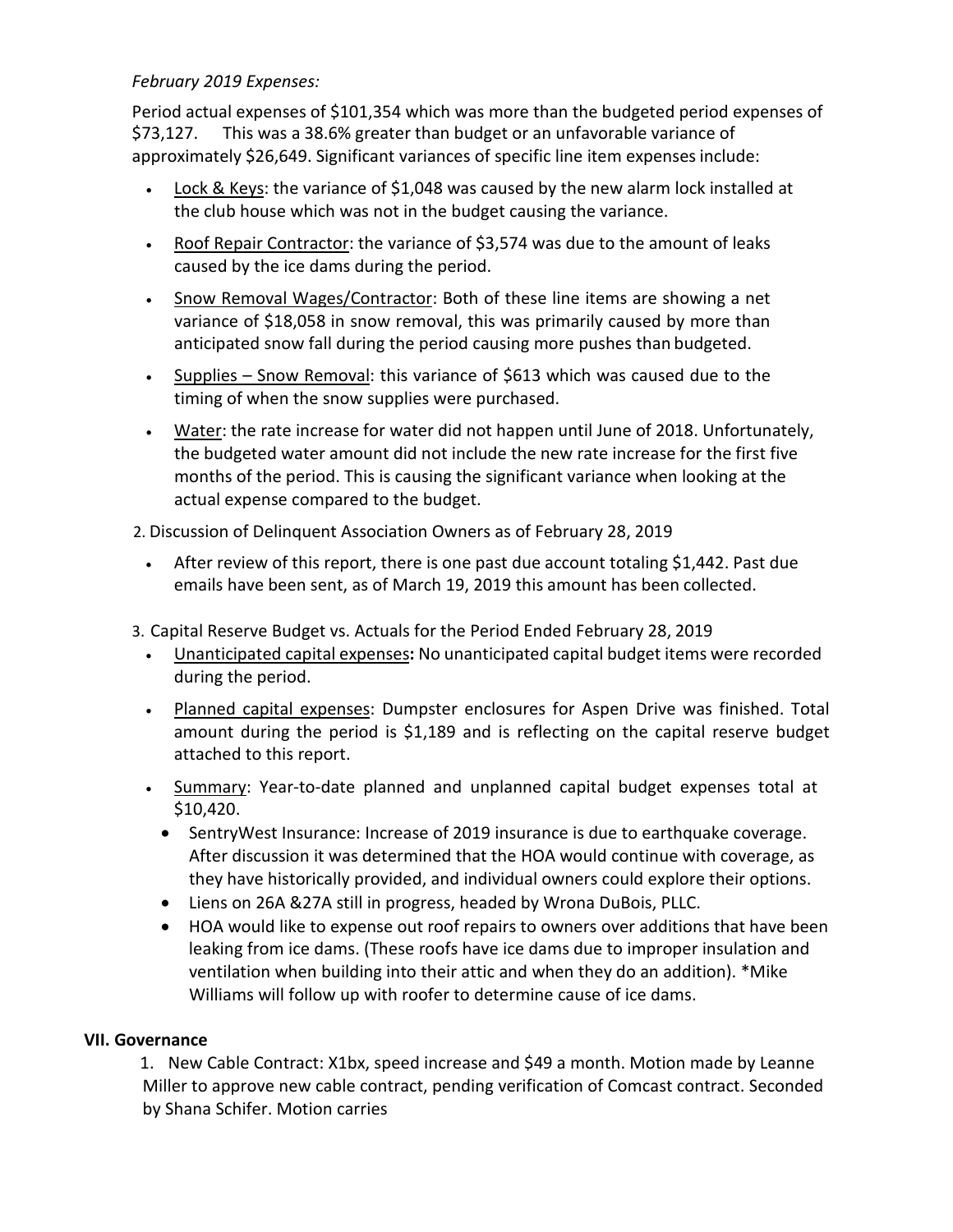2. Hidden Creek Projects Procedure has been revised and will be implemented if a project exceeds \$2,500. Projects above \$5,000 require a scope of work. Motion made by Leanne Miller. Seconded by Shana Schifer. Motion carries.

3. Appraiser Proposal: Moving forward requesting Melyssa Davidson from Wrona DuBois, to create an outline and what documents are needed to have this move forward. Once documents are created, it will be voted upon by all homeowners.

4. Mountain Regional Water Valve Station: make sure there is access to the road for townhomes and parking. Construction can't be staged. The easement agreement has a few minor changes needed before board votes.

- a) Synderville Planner will be contacted to see what exactly can be built on parcel F, which is now called RC21-J.
- b) HOA will record the documents with the County.

## **VIII. Maintenance Updates**

Status:

- 1. Scope of Work for Roofs approved. Mike is working to get more Bids.
- 2. Touch up painting and replacement of siding and flashing as needed:
	- Hardy board siding was done in 2002, Mike does not think it is still under warranty. \*Have Mike William's check to verify what the actual remaining warranty is on the Hardy Board
	- Moving forward create a unified paint color for Georgetown and Townhomes
- 3. Community Hot Tub bid: Motion to approve Challenger hot tub bid by Leanne Miller. Seconded by Shana Schifer. All in favor. Motion carries.
- 4. Sauna: Motion to approve GTC Sauna Heating System and Ash & Dust interior sauna refurbish of cedar wood bid made by Leanne Miller, seconded by Patsy Blake. All in favor. Motion carries.
- 5. Landings scope of work approved by the board.
- 6. Steps & Stringers: Mike William's will come back to the board on a scope of work for wood vs metal treads and brackets. Leanne Miller brought up concerns about metal treads being "dog friendly". Lisa Graveline will provide pictures of metal treads used at the National Ability Center that dogs easily traverse multiple times a day. Patsy Blake is in favor of metal treads because they last longer and are more modern. Leanne suggested to obtain feedback from homeowners that have dogs on preference of treads. Brackets are a priority item, needing replacement.
- 7. Motion made to approve Altitude landscaping and tree spraying bid by Leanne Miller. Seconded by Shana Schifer. All in favor. Motion carries.
- 8. Mike Williams will be looking into contractor to repair vole damages, last year spent \$6,000 fixing the holes.
- 9. MGM Welding: Aspen Enclosure & Numbers/Letters in progress
- 10. Visitor Parking Permits and 4 Entry Signs arrived
- 11. GTC Community Lighting Proposal: Gregory attended the meeting.
	- Passed out light fixture options and provided documentation on the Summit County Development Code: General Regulations 10-40-21.
	- 3 types of fixtures: wall, street lighting, bollard lightings. Estimated \$450,000.
	- Going to County to get approval to have lighting project contracted in sections/phases.